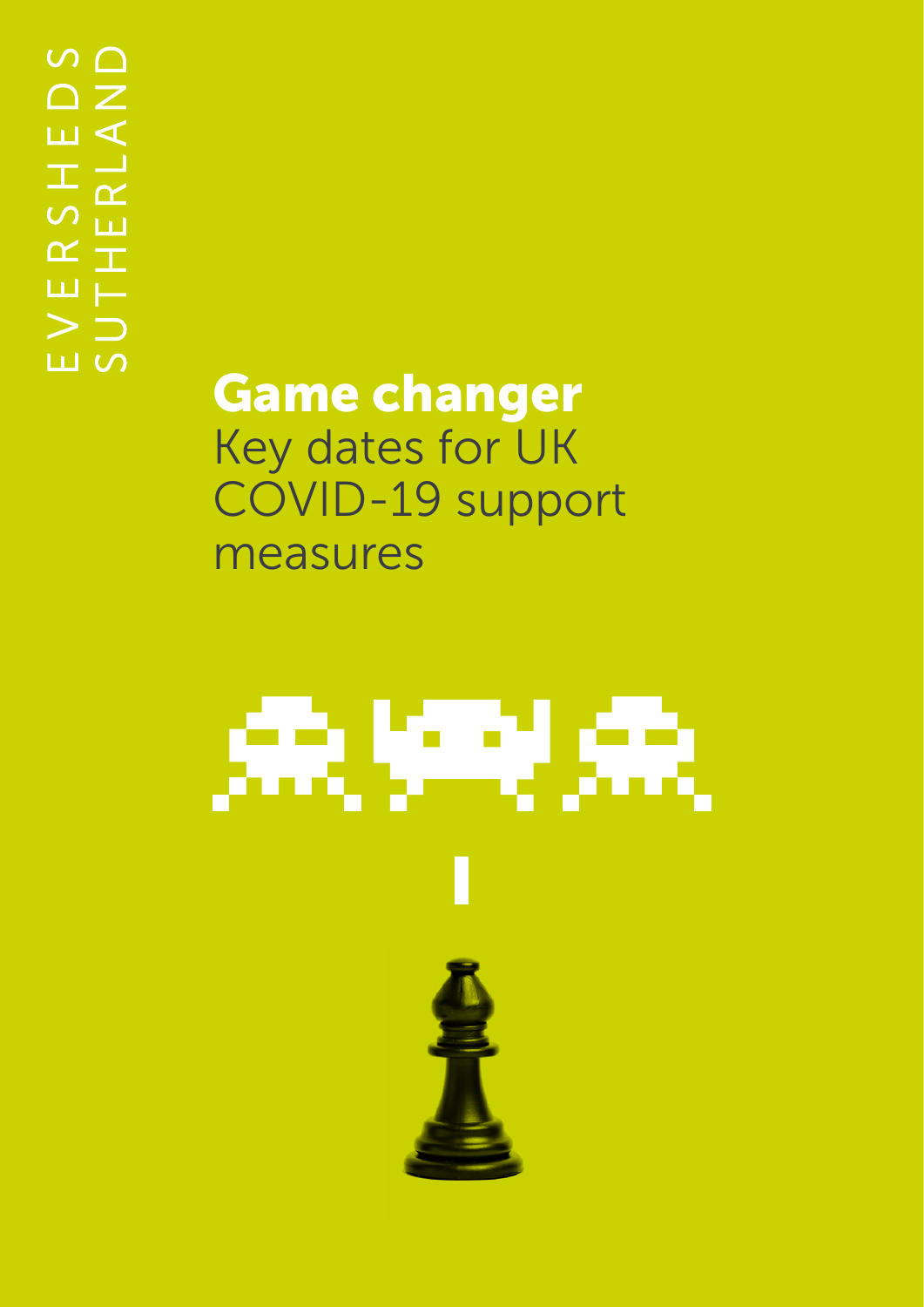





Lockdown Step 3 ---------------Re-opening of indoor venues including restaurants, pubs, theatres and cinemas plus hotels/hostels. **Deadline for CBILS CHO 31 CHO 31 CHO 2014 Deadline for CBILS** 

## loan offers to successful applicants

Businesses had to register their interest in a CBILS loan by 31 March, and the deadline for lenders to make a CBILS loan offer to successful applicants is 31 May 2021, with Friday 28 May 2021 being the last business day before this deadline.

June 2021 Arbitration scheme 16 announced for rent arrears Along with a further extension of temporary tenant VAT Instalment registration deadline 21 protections, the Government announced that they would Final date for businesses to register to pay their deferred VAT put forward draft legislation to introduce a binding arbitration in instalments (from 8 to 11 instalments depending on how scheme to determine rent arrears issues. soon a business joins the scheme). Rent Quarter Date 24 Common rent due date, potential impact on balance sheets and cash flows. 30 **Marrior** Last day for ipso facto exemption for small suppliers Final day that small business suppliers\* will be exempt from the prohibition on enforcement of ipso facto clauses (introduced temporarily by CIGA).

July 2021

31

Rates Relief reduces 01 Rates relief is reduced from full relief to a 66% discount, up to a maximum discount of £2m for businesses required to have been closed on 5 January 2021 (otherwise £105,000 per been closed on 5 January 2021 (otherwise E105,000 per **Community and Configuration Configuration** contributions m<br>Contributions reduce to 70% 01 contributions reduce to 70% Government contribution to furlough pay for employees lowers to 70% (up to £2,187.50) with employers responsible Wrongful trading returns 01 for topping up pay to 80%. The suspension of directors' liability for wrongful trading ends and directors can again be found responsible for worsening the financial position of their company or its creditors in 19 Lockdown Step 4 relation to wrongful trading. All legal limits on social contact removed and the re-opening of remaining premises, including nightclubs.

August 2021



## Government furlough contributions reduce to 60%

Government contribution to furlough pay for employees lowers to 60% (up to £1,875) with employers responsible for topping up pay to 80%.

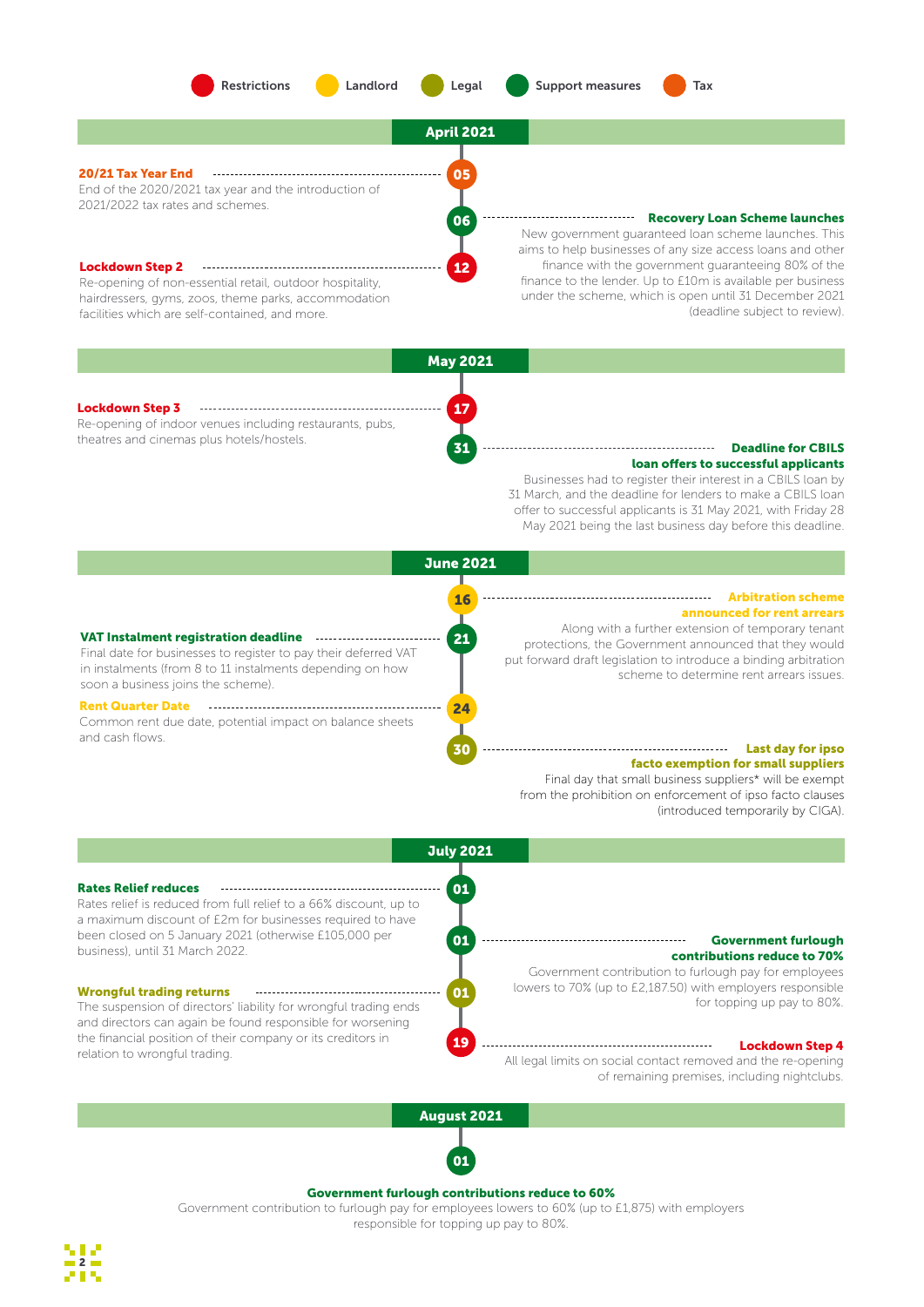





*\*Small suppliers are those which satisfy at least two of the following conditions in relation to its most recent financial year: (1) turnover is no higher than £10.2m, (2) balance sheet total is no higher than £5.1m, or (3) it has 50 or fewer employees.*

3